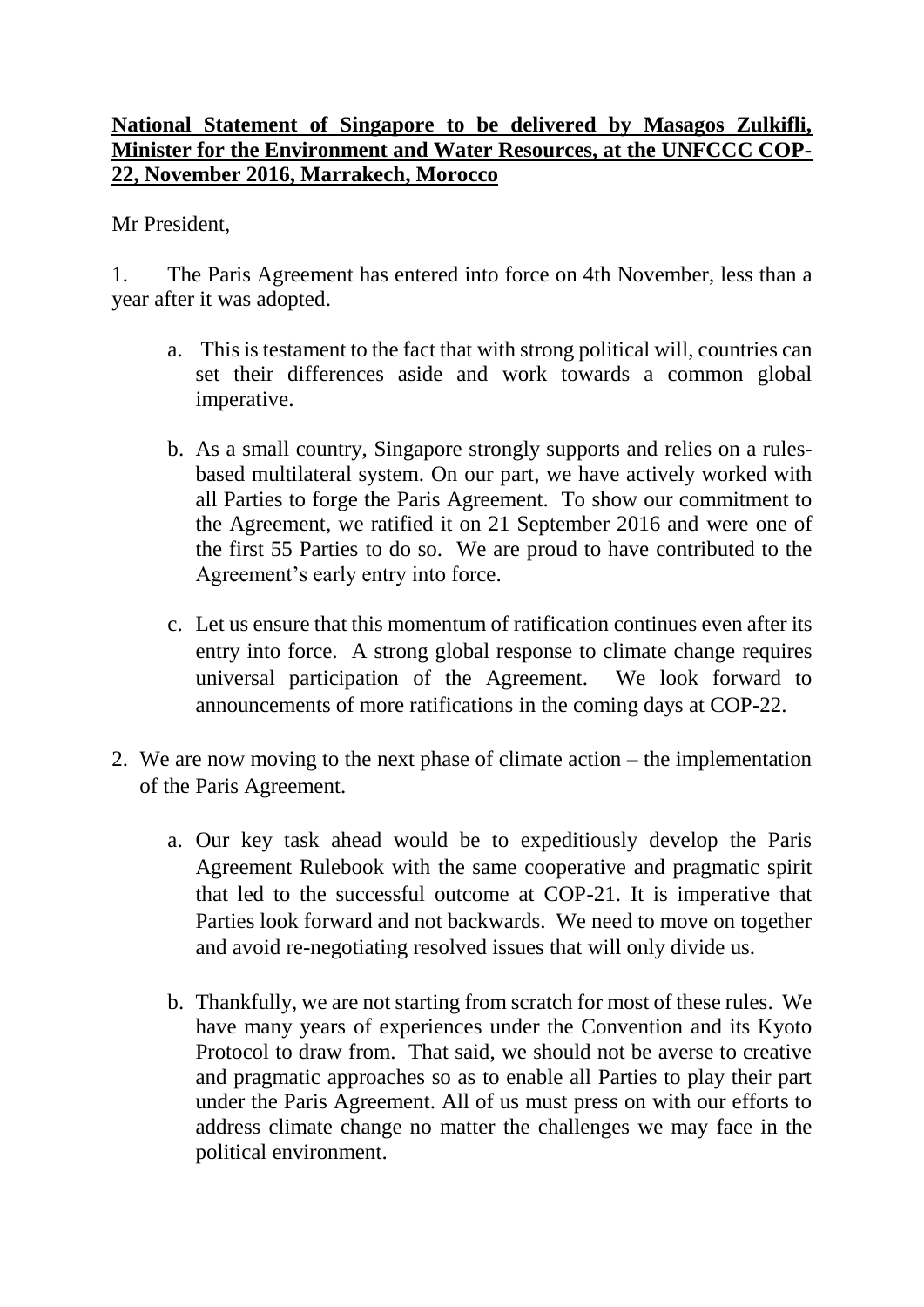c. One key outcome of COP-22 is to establish a roadmap for negotiations on the Paris Agreement Rulebook, with clear milestones to guide the pace of negotiations. This will provide confidence to all Parties that progress will be made across all issues despite their varying levels of maturity and complexity.

3. Beyond efforts under the UNFCCC, it is also worthwhile for us to recognise and encourage global climate action undertaken by other sectors.

- a. Recently, the 39<sup>th</sup> ICAO Assembly adopted the Global Market-Based Measure (GMBM) for the Carbon Offsetting and Reduction Scheme for International Aviation (CORSIA). This is a historic outcome for ICAO. Already, 66 States, including Singapore, covering 87% of international aviation activity have indicated that they will voluntarily participate in the GMBM from its early phase. This demonstrates the leadership and competency of specialised agencies like ICAO and the International Maritime Organisation (IMO) to develop appropriate schemes for their sectors on their own.
- b. Singapore also joined some 170 countries to welcome the landmark agreement to phase down the use of HFCs at the 28th Meeting of the Parties to the Montreal Protocol last month. This agreement was the result of our collective political will to protect the environment. Singapore remains committed to working towards meeting the global ambition to phase down the use of HFCs.
- c. At the same time, we must recognise that deforestation and forest fires are still regular occurrences that plague our region, Southeast Asia, especially when they are cleared for commercial use. When the fires burn over peat land, large quantities of carbon dioxide are released into the atmosphere, and are a key threat to the global effort to address climate change. Hence, the protection of our forests and prevention of peat land fires are key to our global climate action plan. In this connection, we appreciate the response by Indonesia to tighten and enforce laws to address forest fires. This increased efforts effectively prevented large CO2 emission recurring from the burning of peatlands. We look forward for these efforts to be sustained together with strong regional cooperation. Both of these will contribute to the vision of a haze-free ASEAN by 2020. In this regard, governments, investors, purchasers and consumers also have significant roles to play to ensure unsustainable commercial practices are not rewarded.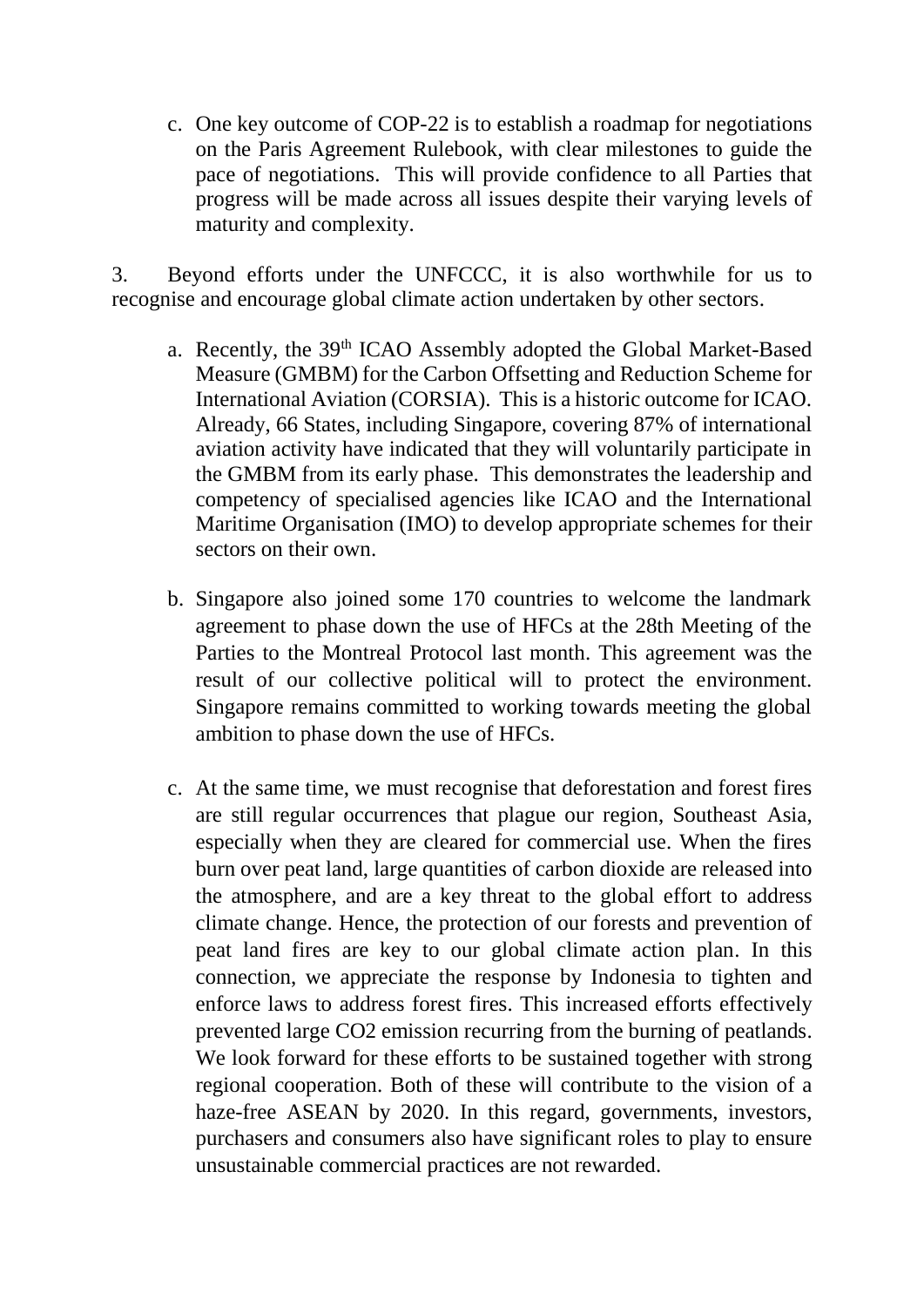- d. Regional efforts can play a useful role in catalysing climate action as well. In Southeast Asia, ASEAN Member States collaborate on climate change efforts through the ASEAN Working Group on Climate Change. This platform allows us to share best practices and lessons learnt with each other. ASEAN seeks to be open and inclusive, and we welcome other UNFCCC Parties to work with us to achieve our common aims.
- e. Voluntary initiatives by non-Party stakeholders are an important complement to national efforts. The Global Climate Action Agenda is important in this context. The Action Agenda allows various stakeholders to identify synergies and formulate holistic strategies to facilitate the fundamental changes we need. Sustained investments of time and effort are required to catalyse such initiatives. We are thus pleased that the Climate Champions<sup>1</sup> are personally overseeing this Action Agenda.

4. Even as we collaborate globally, we need to work locally to achieve our respective pre-2020 pledges, so as to lay down a firm foundation for the effective implementation of our post-2020 pledges.

- a. Singapore is on track to meet our pre-2020 pledge. We will be submitting our  $2<sup>nd</sup>$  Biennial Update Report in December 2016, which will detail our efforts to fulfil our pre-2020 pledge.
- b. With the ratification of the Agreement, Singapore has also formalised our Nationally Determined Contribution (NDC) – to lower our Emissions Intensity (EI) by 36% from 2005 levels, and to stabilise our emissions with the aim of peaking around 2030. Singapore takes our pledge seriously. We released our latest Climate Action Plan in July 2016 which explains Singapore's strategies to achieve our NDC objectives. For example, despite our small land area and high urban density constraints, we aim to raise the adoption of solar power in our system from around 100 megawatt peak (MWp) today to 350 MWp by 2020. We are also undertaking various actions to enhance our resilience to climate change. For example, the future Changi Airport Terminal 5 will be built 5.5 metres above the mean sea level.
- c. Singapore's climate efforts build on our early actions which have been recognised by the international community. According to the 2016

**.** 

<sup>1</sup> Under the COP-21 decisions, Parties agreed to appoint two Climate Champions between 2016-2020 to speed up and scale up immediate climate action, who would be selected successively from outgoing and incoming Presidencies of the annual UN climate change conference.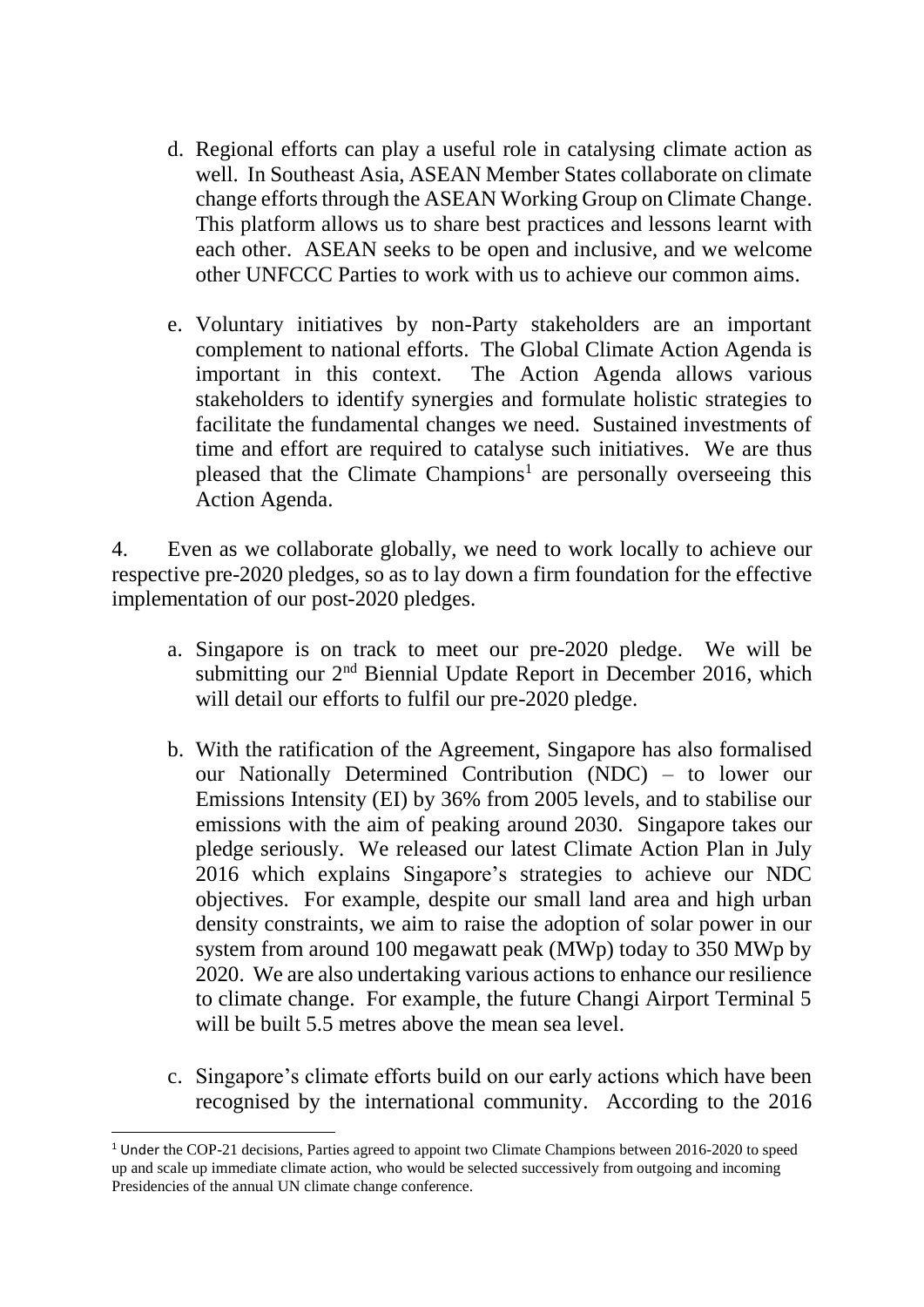Arcadis Sustainable Cities index, Singapore is Asia's most sustainable city and the second most sustainable city in the world, after Zurich. 2 Our commitment to sustainable development has also resulted in us being ranked among the 20 best-performing countries in the world on Emissions Intensity in 2015.<sup>3</sup>

5. Climate change mitigation and adaptation are long term endeavours that extend well beyond 2030.

- a. As a small city state, Singapore needs to plan for climate change mitigation and adaptation in the context of our unique constraints of land, energy and water. Notwithstanding these constraints, we will do our part as a responsible member of the international community.
- b. Singapore uses various tools to inform our long-term climate efforts. Our technology roadmaps help us guide research, development, demonstration, and deployment (RDD&D) efforts, to realise the longterm mitigation potential of key sectors. We have completed seven technology roadmaps, covering solar photovoltaics (PV), building energy efficiency, industry energy efficiency, green data centres, Carbon Capture and Storage/Utilisation (CCS/U), solid waste management and electro-mobility. We also use high resolution climate models to project regional climate changes, such as temperature and sea-level rise. These models inform our adaptation plans in areas such as coastal protection, water resources and drainage, biodiversity and greenery, network infrastructure and building infrastructure.

Mr President,

6. The Paris Agreement is an important milestone and will be remembered in history as such.

- a. However, the success of the Paris Agreement will not be determined just by how many Parties signed it or how quickly it entered into force. History will judge the success of the Paris Agreement based on how effectively we implement it.
- b. We must now show that we can create durable rules and enduring action. We must now prove that we can, individually and collectively,

<sup>1</sup> <sup>2</sup> Source: Arcadis Sustainable Cities Index, 2016.

<sup>3</sup> Source: IEA Key World Energy Statistics, 2015. Comparisons based on available carbon emissions per US\$GDP data.